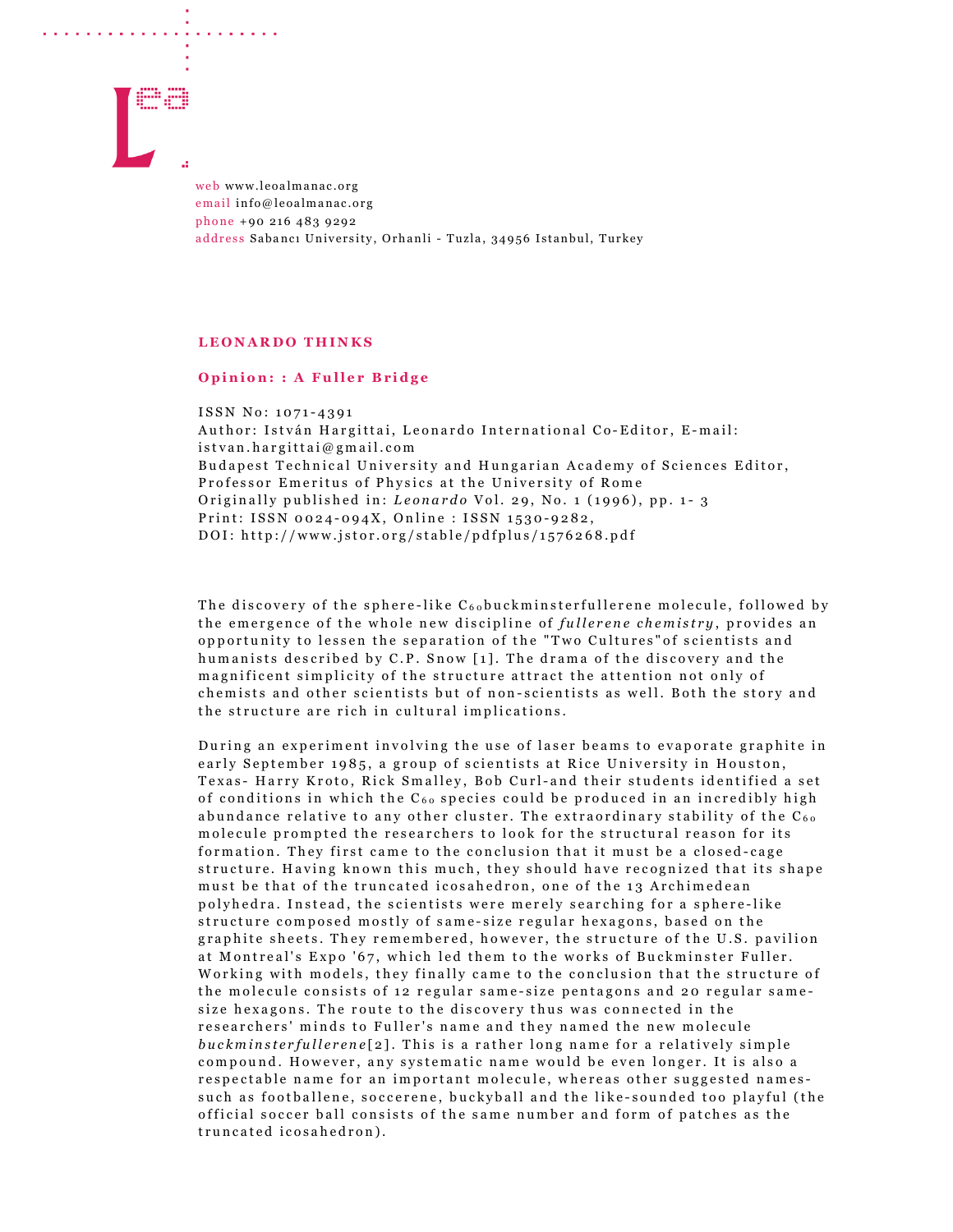

Buckminsterfullerene is the third modification of carbon to be discovered (after graphite and diamond), and nature seems to have kept it secret for a long time. An avalanche of similar all-carbon molecules, all belonging to the fullerene family, and technically as many new modifications of carbon, have become known to exist. One of the most intriguing features of fullerene chemistry is that metal atoms can get inside the  $C_{60}$  ball-requiring that a new designation be devised to describe this mode of forming chemical associations. Thus, for example, the buckminsterfullerene molecule containing a lanthanum atom within it is designated as  $La@$   $Co.$ 

Another interesting feature of this discovery was that it resulted from a lucky crossing of two separate lines of research. In one, Kroto had been looking for molecules of interstellar space-for him, the laser-beam method of evaporating graphite served to mimic the interstellar conditions that are thought to lead to the formation of new species. In the other, Smalley had built a sophisticated apparatus in which loosely bound groups of atoms, called clusters, were formed and observed. The graphite- evaporation experiment combined their experience and interests and brought cluster physics and astrophysics together in a chemical exercise.

Their experiment, however, was not the first of its kind. About a year earlier, an other group in a similar experiment had detected and published their research on the products of graphite evaporation by laser beam. Although the relative abundance of  $C_{60}$  was not so striking as in the Houston experiment, again, in hindsight, it should have been noticed. Not only was it not noticed by the researchers who produced the data, but the readers of the prestigious journal where the report had appeared did not notice it either [3].

When the report of the Houston group was published, it generated interest, but the real landslide of a new chemistry started when another team, led by Wolfgang Kratschmer of Heidelberg and Donald Huffman of Tucson, Arizona, found a simple way to produce the buckminsterfullerene in measurable quantities [4]. This enabled any chemist to experiment with the new substance.

The discovery of buckminsterfullerene, although serendipitous, was not made possible through luck alone but through hard work, training, experience and curiosity. As Louis Pasteur stated, "In the field of observation, chance only favors those minds which have been prepared" [5]. Curiously, several suggestions, unknown to the discoverers, had preceded the discovery, all pointing to the feasibility of the substance that today we call buckminsterfullerene. In 1970, Eiji Osawa of Japan suggested the existence of C60 with a truncated icosahedral shape, based purely on symmetry considerations. In 1973, D.A. Bochvar and Elena G. Gal'pern of Moscow carried out some theoretical calculations that led them to postulate the great relative stability of a C<sub>60</sub> molecule with a truncated icosahedral shape. Even before, in 1966, DavidJones of Britain mused in print about the possibility of graphite sheets curling up into hollow ball-like molecules.

Thus, there are many threads of the buckminsterfullerene story, and Fuller's involvement in the picture had more than symbolic significance. Fuller was not only the creator of geodesic domes but also an advocate of a physical geometry in which the dodecahedron and the icosahedron play an important role. His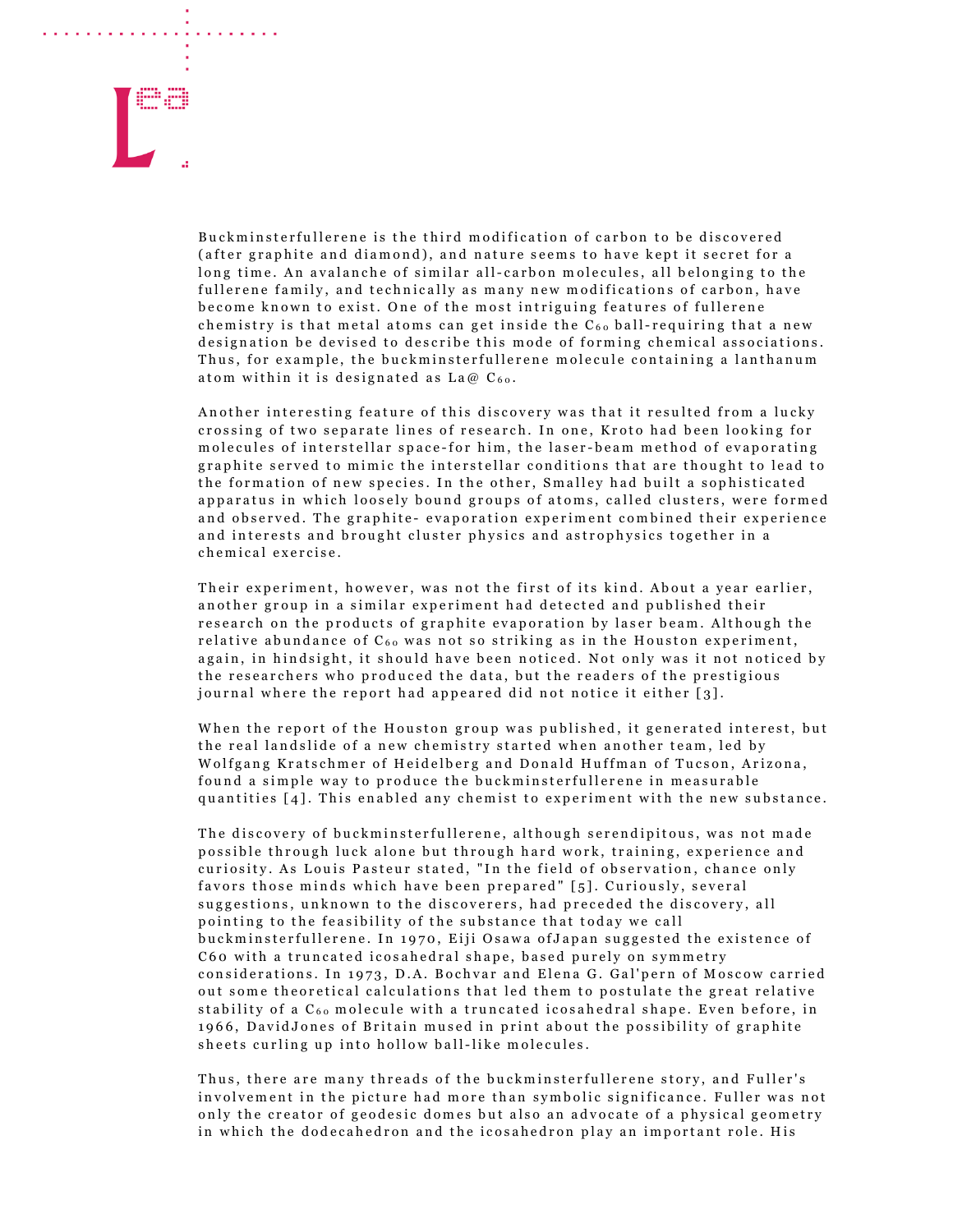

and a series and a series and a

writings may be controversial but it is his influence, exerted over a broad range of disciplines, that not only survives him but also appears to provide fruitful stimuli in different fields. The physical importance of the icosahedron and the relevance of Fuller's teachings were stressed by the discoverers of virus structures, Donald Caspar and Aaron Klug, who stated in the early 1960s:

The solution we have found ... was, in fact, inspired by the geometrical principles applied by Buckminster Fuller in the construction of geodesic domes.... The resemblance of the design of geodesic domes ... to icosahedral viruses had attracted our attention at the time of the poliovirus work... Fuller has pioneered in the development of a physically orientated geometry based on the principles of efficient  $design [6].$ 

Alas, it seems that the influence on this important microbiological research has not spilled over to other fields.

The situation may be different with the buckminsterfullerene story. A whole new field is evolving, one that is new not only because of the unique shape of the C<sub>60</sub> molecule but also because of the size range involved. Fullerenes appear not only as isolated molecules but also in a great variety of sheets, tubes and molecular wires. Potential applications range from superconductivity to anti-AIDS agents. Fullerene chemistry is becoming an important part of a new area of science, often called nanochemistry, which refers to a size-range based on a great, though finite, number of molecules.

This new chemistry has an added attraction in the accessible shape of the buckminsterfullerene molecule. The truncated icosahedron is not as common as the cube, yet it is not so complicated that it is difficult for non-scientists to understand and recognize. It is special enough to catch the eye and is shown in a conspicuously beautiful drawing by Leonardo da Vinci. When this shape is recognized outside the discipline of chemistry, it is pleasing to interested lavpersons and recognizable as a children's jungle gym, a lamp or the soccerball itself.

Had the original discoverers known their geometry better, or had Euler's formula come to mind as soon as they started looking for the shape of a cage consisting of 60 carbon atoms, they might have had no reason to reach out to Buckminster Fuller. In that case the synergistic impact of their discovery would almost certainly have been much less significant. I am not praising the lack of being versed in geometry, however. On the contrary, one of the side benefits of this outstanding chemical discovery may be an enhanced interest in three-dimensional geometry and a strengthened commitment towards geometry education in our schools. This is but one aspect in which the smooth-rolling buckminsterfullerene molecules may facilitate closing the gap between our two cultures.